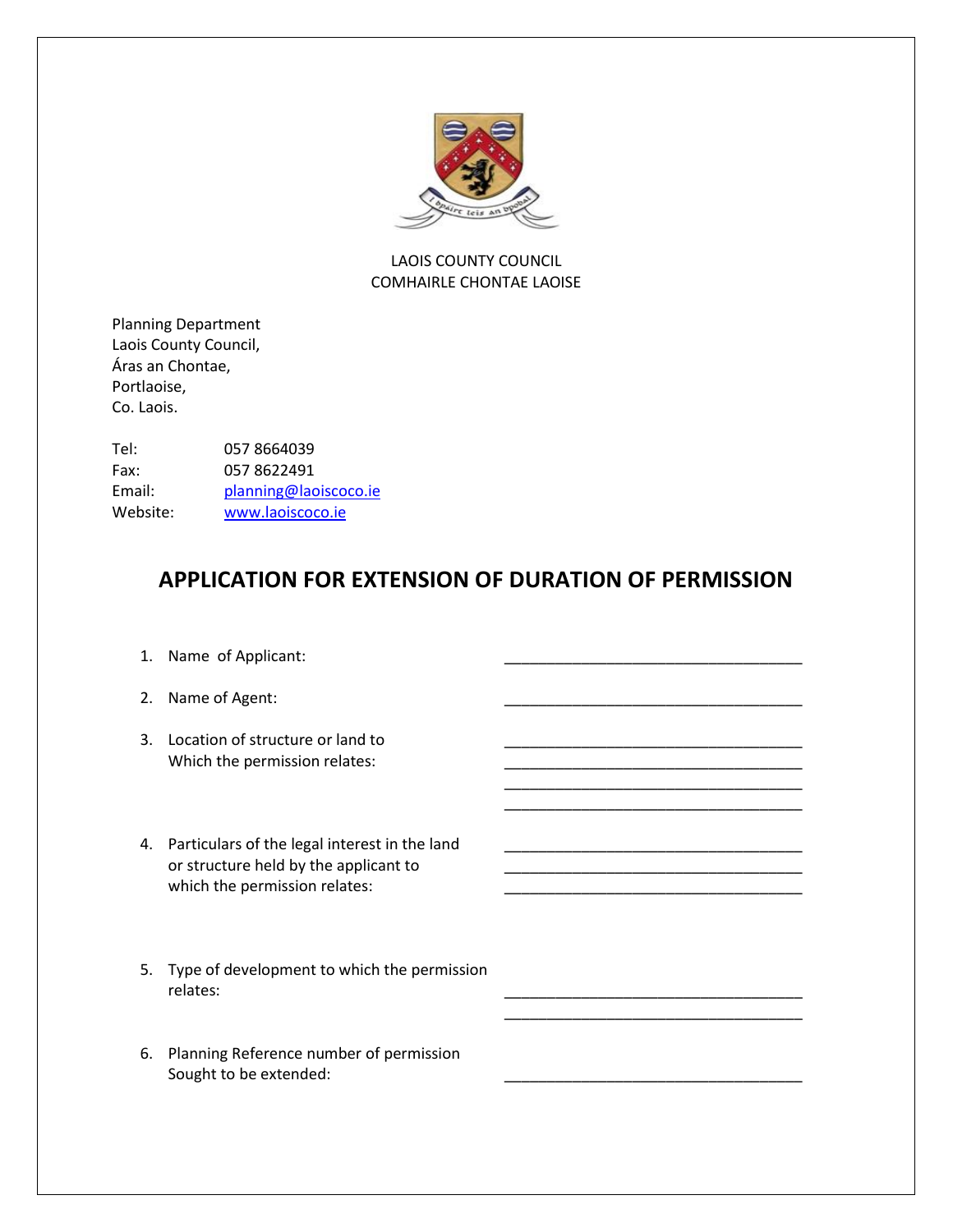- 7. Date permission will cease to have effect:
- 8. Where the application is made on the basis of compliance with Section 42(1)(a)(i) particulars of the substantial works pursuant to the permission before the expiration of the appropriate period:

\_\_\_\_\_\_\_\_\_\_\_\_\_\_\_\_\_\_\_\_\_\_\_\_\_\_\_\_\_\_\_\_\_\_\_\_\_\_\_\_\_\_\_\_\_\_\_\_\_\_\_\_\_\_\_\_\_\_\_\_\_\_\_\_\_\_\_\_\_\_\_\_\_\_\_\_\_ \_\_\_\_\_\_\_\_\_\_\_\_\_\_\_\_\_\_\_\_\_\_\_\_\_\_\_\_\_\_\_\_\_\_\_\_\_\_\_\_\_\_\_\_\_\_\_\_\_\_\_\_\_\_\_\_\_\_\_\_\_\_\_\_\_\_\_\_\_\_\_\_\_\_\_\_\_ \_\_\_\_\_\_\_\_\_\_\_\_\_\_\_\_\_\_\_\_\_\_\_\_\_\_\_\_\_\_\_\_\_\_\_\_\_\_\_\_\_\_\_\_\_\_\_\_\_\_\_\_\_\_\_\_\_\_\_\_\_\_\_\_\_\_\_\_\_\_\_\_\_\_\_\_\_

#### **OR**

Where the application is made pursuant to Section 42(1)(a)(ii), information regarding the considerations of a commercial, economic or technical nature beyond the control of the applicant, which substantially militated against the commencement of the development or the carrying out of substantial works:

9. The date or projected date of commencement of the development to which the permission relates:

\_\_\_\_\_\_\_\_\_\_\_\_\_\_\_\_\_\_\_\_\_\_\_\_\_\_\_\_\_\_\_\_\_\_\_\_\_\_\_\_\_\_\_\_\_\_\_\_\_\_\_\_\_\_\_\_\_\_\_\_\_\_\_\_\_\_\_\_\_\_\_\_\_\_\_\_\_ \_\_\_\_\_\_\_\_\_\_\_\_\_\_\_\_\_\_\_\_\_\_\_\_\_\_\_\_\_\_\_\_\_\_\_\_\_\_\_\_\_\_\_\_\_\_\_\_\_\_\_\_\_\_\_\_\_\_\_\_\_\_\_\_\_\_\_\_\_\_\_\_\_\_\_\_\_ \_\_\_\_\_\_\_\_\_\_\_\_\_\_\_\_\_\_\_\_\_\_\_\_\_\_\_\_\_\_\_\_\_\_\_\_\_\_\_\_\_\_\_\_\_\_\_\_\_\_\_\_\_\_\_\_\_\_\_\_\_\_\_\_\_\_\_\_\_\_\_\_\_\_\_\_\_

10. Additional Period by which the permission is sought to be extended:

11. Date on which development is expected to be completed:

### **LIMITED PROVISION TO FURTHER EXTEND THE APPROPRIATE PERIOD**

**Where the appropriate period has previously been extended, prior to the 19th August 2010, an application to further extend it may be made and the following questions must be answered along with questions 1-7 above**

- 12. Particulars of the works (if any) carried out since the permission was previously extended or further extended: \_\_\_\_\_\_\_\_\_\_\_\_\_\_\_\_\_\_\_\_\_\_\_\_\_\_\_\_\_\_\_\_\_\_\_\_\_\_\_\_ \_\_\_\_\_\_\_\_\_\_\_\_\_\_\_\_
- 13. The period by which the permission is sought to be extended further:

14. The expected completion date : \_\_\_\_\_\_\_\_\_\_\_\_\_\_\_\_\_\_\_\_\_\_\_\_\_\_\_\_\_\_\_\_\_\_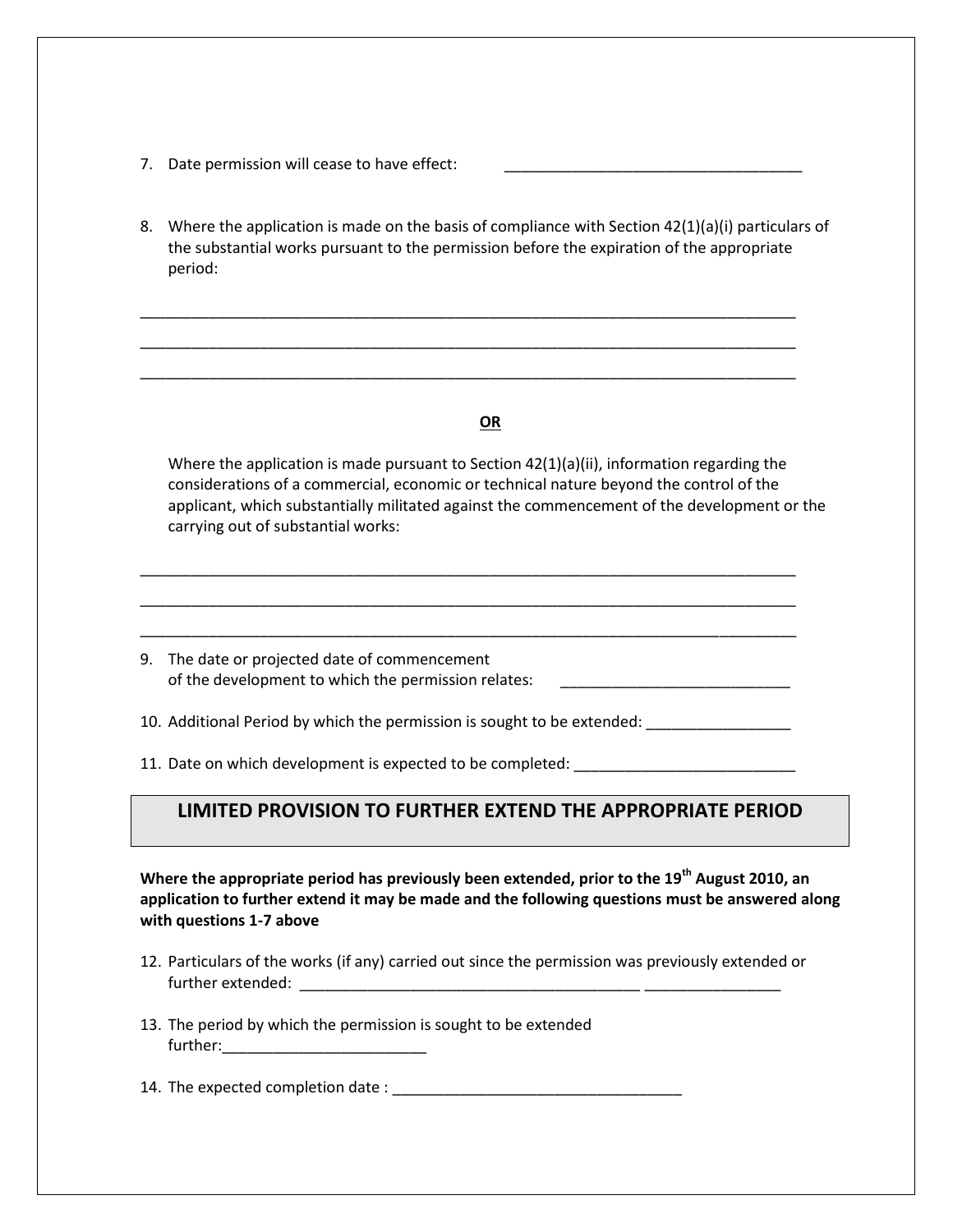15. The circumstances beyond the control of the person carrying out the development, due to which the development has not been completed:

\_\_\_\_\_\_\_\_\_\_\_\_\_\_\_\_\_\_\_\_\_\_\_\_\_\_\_\_\_\_\_\_\_\_\_\_\_\_\_\_\_\_\_\_\_\_\_\_\_\_\_\_\_\_\_\_\_\_\_\_\_\_\_\_\_\_\_\_\_

\_\_\_\_\_\_\_\_\_\_\_\_\_\_\_\_\_\_\_\_\_\_\_\_\_\_\_\_\_\_\_\_\_\_\_\_\_\_\_\_\_\_\_\_\_\_\_\_\_\_\_\_\_\_\_\_\_\_\_\_\_\_\_\_\_\_\_\_\_ \_\_\_\_\_\_\_\_\_\_\_\_\_\_\_\_\_\_\_\_\_\_\_\_\_\_\_\_\_\_\_\_\_\_\_\_\_\_\_\_\_\_\_\_\_\_\_\_\_\_\_\_\_\_\_\_\_\_\_\_\_\_\_\_\_\_\_\_\_

16. Amount of fee enclosed (NOTE: fee payable is €62): \_\_\_\_\_\_\_\_\_\_\_\_\_\_\_\_\_\_\_\_\_\_\_\_

17. Signature of applicant (or Agent): \_\_\_\_\_\_\_\_\_\_\_\_\_\_\_\_\_\_\_\_\_\_\_\_\_\_\_\_\_\_\_\_\_\_\_\_\_\_\_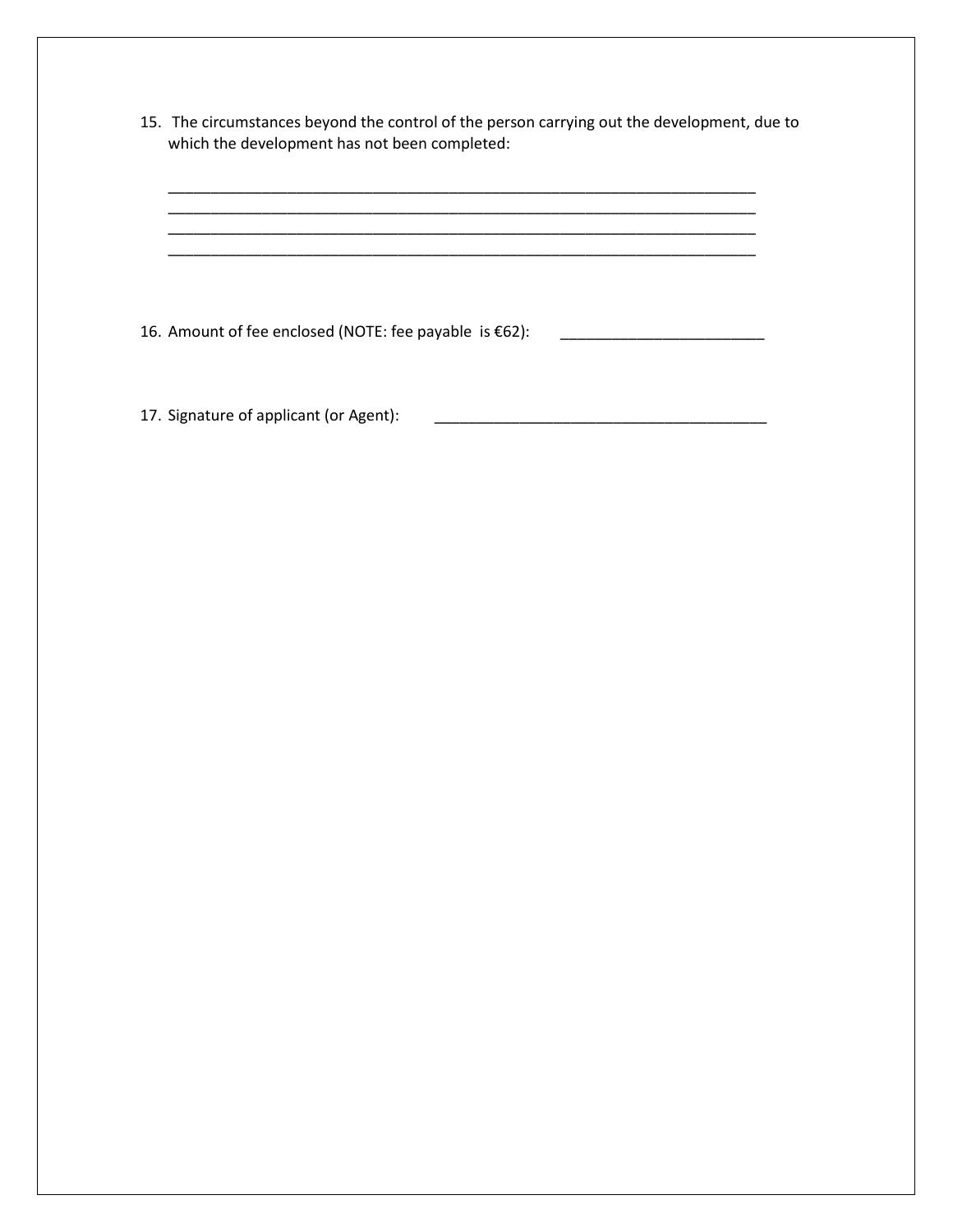# **Application for Extension of Duration of Permission**

## **CONTACT DETAILS**

OFFICE USE ONLY Reference No ……………………………

#### **Applicant Address/Contact Details**

| Name:      |        |
|------------|--------|
| Address:   |        |
| Telephone: | Email: |

#### **Agent's (if any) Address**

| Name:                                                                                                |       |  |
|------------------------------------------------------------------------------------------------------|-------|--|
| Address:                                                                                             |       |  |
|                                                                                                      |       |  |
|                                                                                                      |       |  |
| Telephone:                                                                                           | Email |  |
| Should all correspondence be sent to the Agents address? (Please tick appropriate box)               |       |  |
| (Please note that if the answer is "No", all correspondence will be sent to the applicant's address) |       |  |
|                                                                                                      |       |  |

#### **Additional Contact Information**

YES() NO()

The provision of additional contact information such as email addresses or phone numbers is voluntary and will only be used by the Planning Authority to contact you should it be deemed necessary for the purposes of administering the application. These details will **not** be made available to any third party.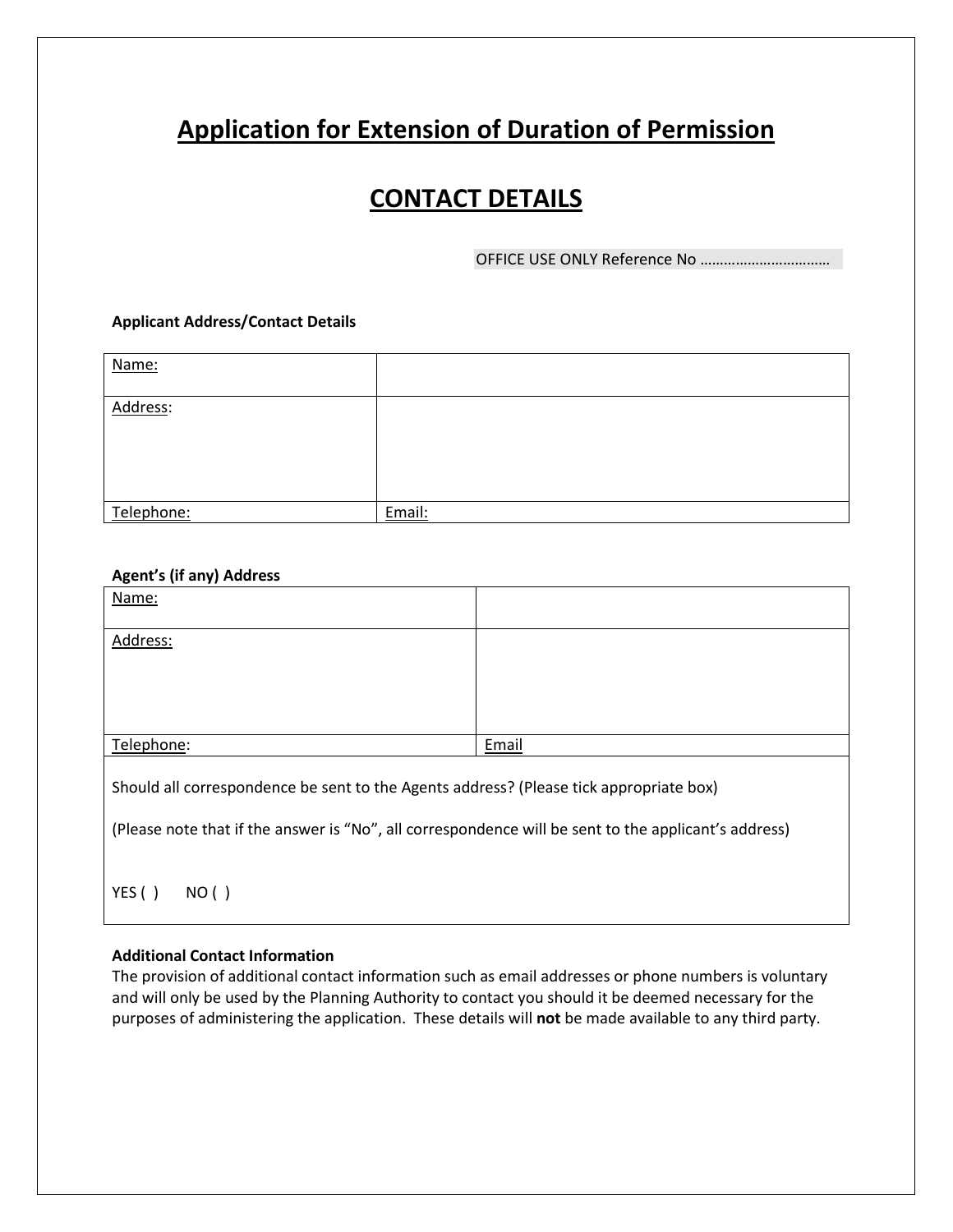## **LAOIS COUNTY COUNCIL Application for Extension of Duration of Permission Guidance Notes**

The "appropriate period" is often referred to as the "life" of a permission and it may be extended in particular circumstances on application to a Planning Authority. The Planning & Development Amendment Act 2010 has introduced changes that extend the grounds on the basis of which the duration of a planning permission may be extended. It allows a planning authority to extend an appropriate period **once and once only** and by such additional period, not exceeding 5 years, as the authority considers requisite to enable the development to be completed.

An application to extend the appropriate period must be made prior to the end of the appropriate period, but not earlier than one year before it expires and must be made in accordance with the corresponding regulations made under the Act. A planning authority shall extend a permission, as appropriate, provided the Authority is satisfied in relation to the permission that either:-

- 1. The development to which the permission relates was commenced before the expiration of the appropriate period sought to be extended, and
- 2. Substantial works were carried out pursuant to the permission during that period, and
- 3. The development will be completed within a reasonable time.

#### **OR**

- 1. There were considerations of a commercial, economic or technical nature beyond the control of the applicant which substantially militated against either the commencement of development or the carrying out of substantial works pursuant to the planning permission, and
- 2. There have been no significant changes in the development objectives in the development plan, or in regional development objectives in the regional planning guidelines, for the area of the planning authority, since the date of the permission such that the development would no longer be consistent with the proper planning and sustainable development of the area, and
- 3. The development would not be inconsistent with the proper planning and sustainable development of the area, having regard to any guidelines issued by the Minister under section 28, notwithstanding that they were so issued after the date of the grant of permission in relation to which an application made under this section, and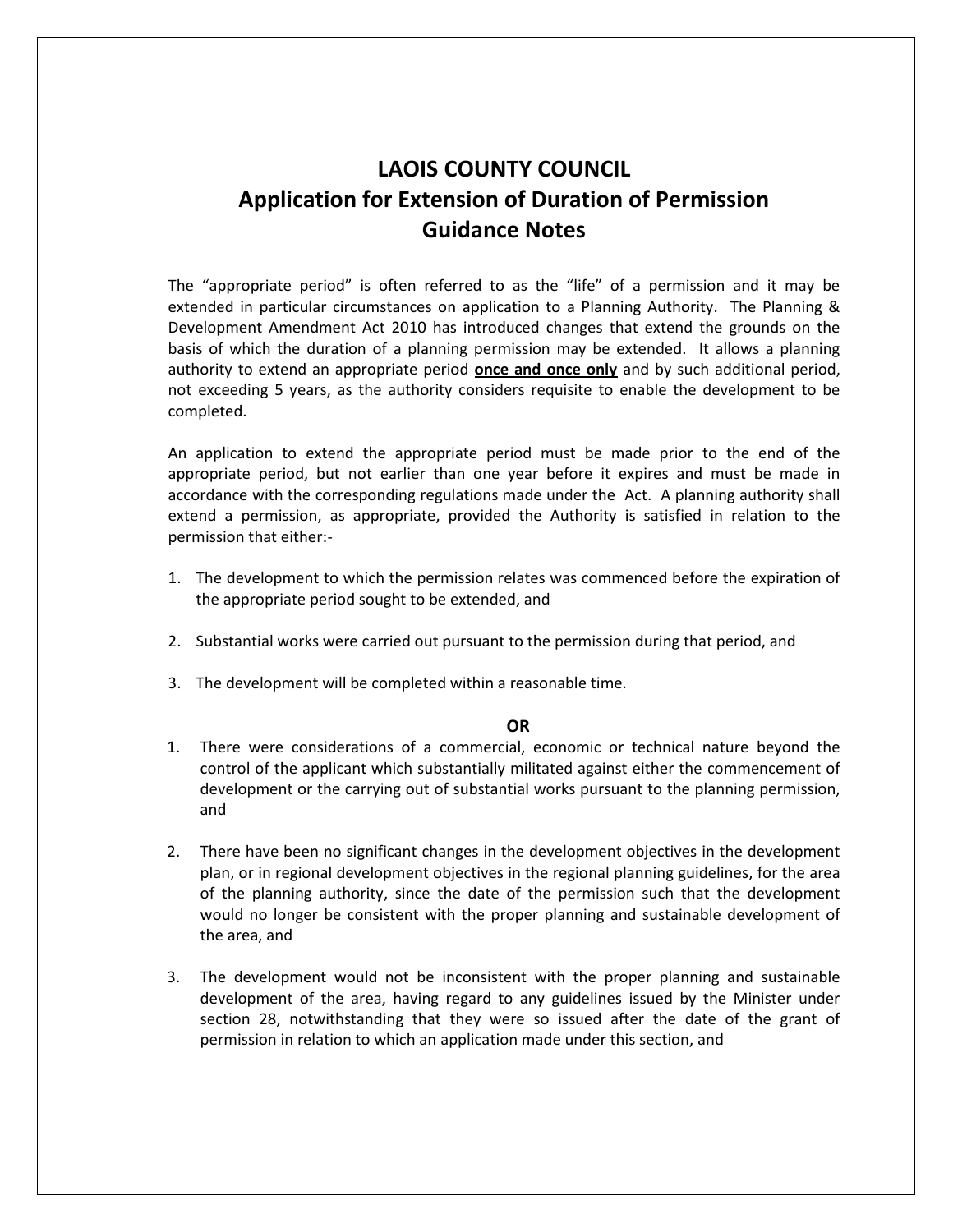4. Where the development has not commenced, that an environmental impact assessment, or an appropriate assessment, or both of those assessments, if required, was or were carried out before the permission was granted.

In relation to considerations of a commercial or economic nature, it is generally not considered necessary to submit evidence to the planning authority as to the personal financial or commercial situation of the applicant. The planning authority may base its decision on matters such as relevant national and local conditions affecting the property and development market or available credit, having regard to, for example,

- Data published by official agencies or independent research bodies such as the ESRI relating to economic growth, employment rates, availability of credit etc., at national level, and/or
- Local property market data, such as the existence of a high level of vacant or unsold property comparable to the type of development for which the permission was granted.

Accordingly, it may be appropriate to include a supporting statement with the application that draws upon any such matters that are considered relevant.

Where considerations of a technical nature are advanced, the applicant should provide sufficient evidence to the planning authority as to the nature and extent of such technical considerations that are specific to the development proposal.

**The Planning Authority may attach new conditions and/or may add or vary and conditions previously attached in relation to the giving of security/bonds for the satisfactory completion of the proposed development.**

### **LIMITED PROVISION TO FURTHER EXTEND THE APPROPRIATE PERIOD**

Where the appropriate period has previously been extended, prior to the  $19<sup>th</sup>$  August, 2010, a Planning Authority may further extend it, provided that the authority is satisfied that the relevant development has not been completed due to circumstances beyond the control of the person carrying out the development.

#### **Application for an extension of the appropriate period must –**

- 1. Be made in accordance with regulations made under Section 43 of the Act, and
- 2. Comply with any requirements or, or made under, the regulations, and
- 3. Be accompanied by the appropriate fee of  $€62.00$

N.B. These notes are intended for the guidance of applicants only and do not purport to be a legal interpretation of the various acts and regulations referred to.